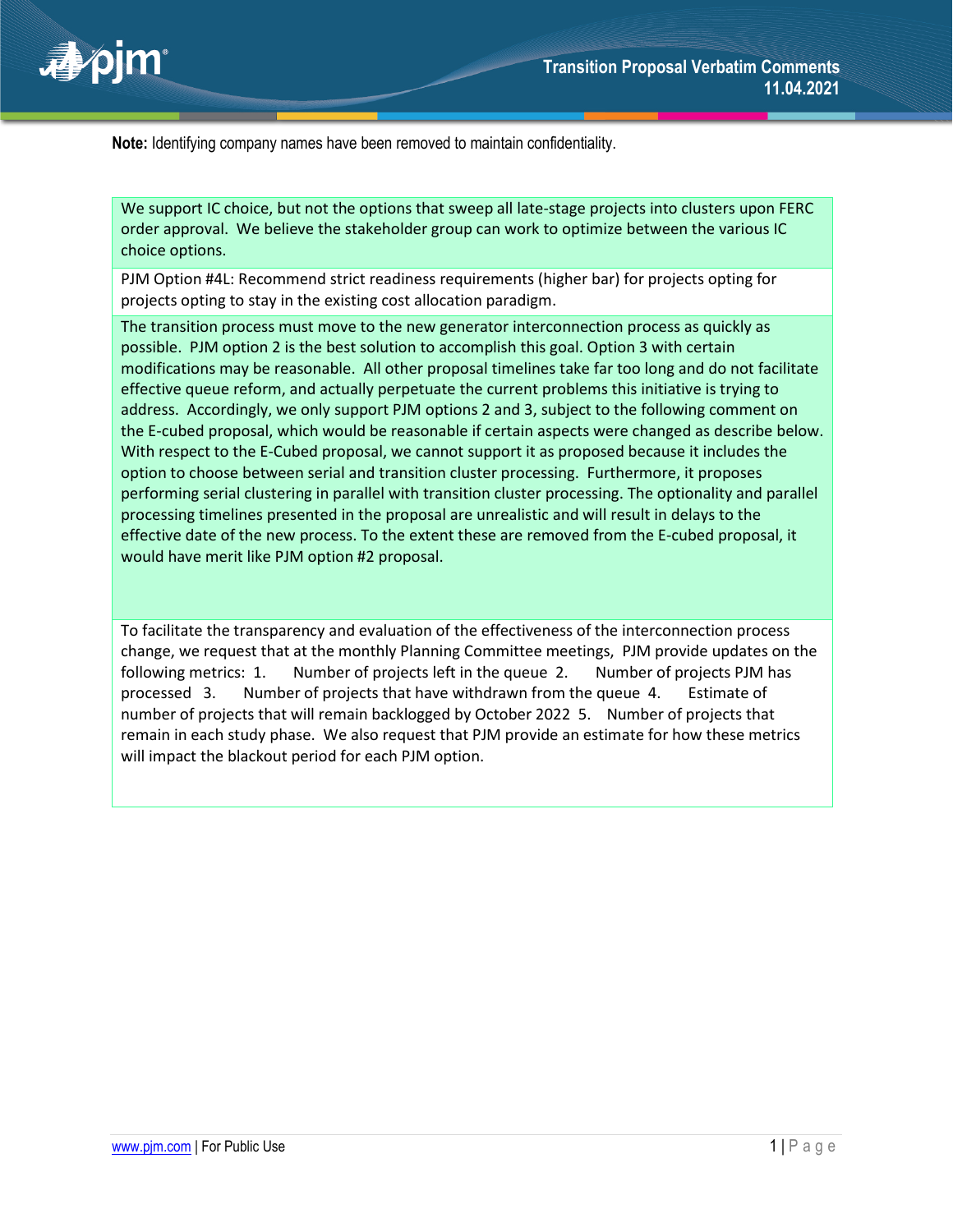a. We suggest elimination of Transition Cycle #1 for PJM Optional Option #4 would be prudent. If AE1-AG1 projects are not prepared to meet the site control and financial milestones in their natural course as shown in Option 4 Optional Option, they should not be given a pass to delay their projects. All projects should be forced to proceed or get out to help eliminate backlog. Removing the transitional cluster shortens the time to clear the process. b. We reiterate the need for early TO involvement for projects for POI/gen tie site control discussions. These requirements cannot be set in a way that forces customers to work on site control absent feedback on appropriate parcels. c. PJM needs to push hard to get Phase 2 and facility studies done faster than 6 months before we will let higher security requirements and more stringent site control go to FERC unchallenged. This is necessary to be responsive to C&I and state interests for rapid decarbonization. d. Penalty free withdrawal needs to be included if costs increase significantly from one study phase to another. This allows an off-ramp for a customer whose project is made unviable by increasing costs to get out of the queue in a timely way, rather than lingering to try to make something work since deposits are forfeited if they leave. SPP and MISO have similar penalty free withdrawal provisions to protect customers from significantly increased interconnection costs. e. Air/water/land/fuel permits should continue to require an application, not the receipt of permits. To require the full permit will put the development process significantly out of order. Certain permits request information about your interconnection impacts and are not received until close to/during construction. This is even more true in PJM states where permitting is much more complex and time consuming than in regions like SPP and MISO. f. Suspension of 1 year should remain to help with construction sequencing in light of complex permitting requirements in PJM states. Posting of 100% security mitigates risk of late stage withdrawals to other customers. g. PJM needs to treat all security as "at risk" rather than non-refundable. A security deposit should not be forfeited if no harm is done to other customers by withdrawing. If security is forfeited with no clear beneficiary, it would represent a windfall to PJM that would need to somehow be allocated to fund something, which is not an appropriate or acceptable outcome.

All later queued projects that choose the transition serial process and that contribute to the same overload as the first to cause should receive a cost allocation per current cost allocation rules. All projects up to and including AG1 queue should be issued an SIS report prior to making decision on whether to proceed to serial transition or cluster study.

Any closed application window could be problematic.

We support IC choice. Late stage projects, with Impact Studies, should not be swept into the transition clusters.

We appreciate that the options presented attempt in different ways to balance the need to clear the queue and fairness to participants. At this point in time we strongly suggest that clearing queue should be the priority or new generation development will be significantly delayed, resulting in resource adequacy and other market issues.

Do not prefer any of the transition options. Projects that have already filed under the existing interconnection rules should not have to reapply.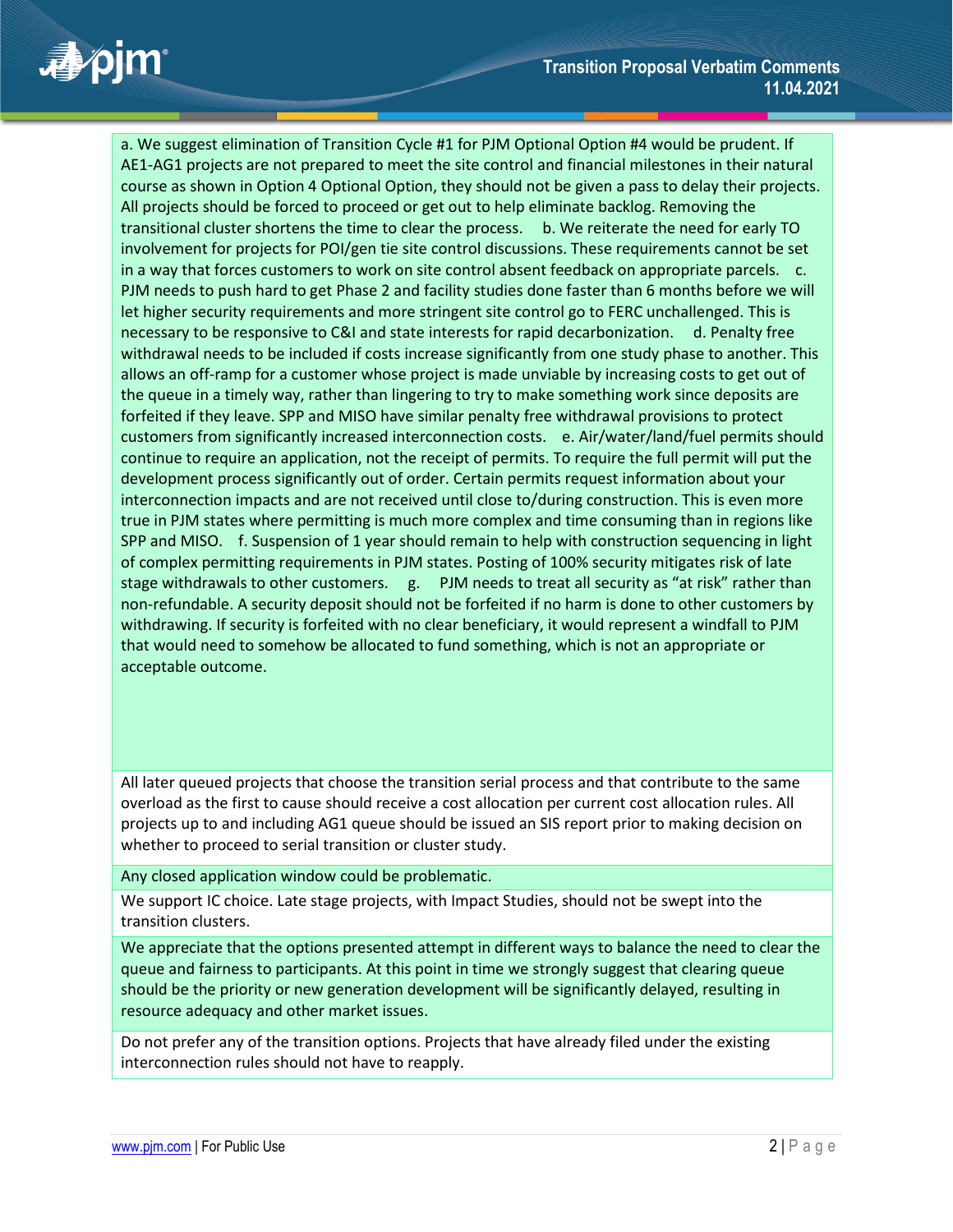As noted above, we prefer the Geenex proposal as it allows for the most flexibility and IC choice across the AE1 through AH1 queues. We could also support the other options noted above, provided that aspects of each proposal are modified to provide full IC choice. We see IC choice as the most critical factor in evaluating the various options.

Our primary concern is the underestimated transition processing time and expediency in processing the queue backlog. PJM stated that 300 Facilities Studies completed per year is feasible, but that is not the correct metric to understand timing risk. PJM must instead determine how many decision points can be completed per year. The issue is that there are many mechanisms in the Tariff and the proposals that allow the delay of the ISA execution decision. The 300 projects per year number is based on historical throughput of Facilities Studies with a grid that still had available capacity. However, we are now in a different paradigm. When projects are contributing to network upgrades they create a serial decision-making process, trapping interdependent projects behind the project triggering network upgrades. This begins with a retool and SIS Report development, then FAC Report Development, then ISA development finally with a 60-day window before the ISA decision is reached. The time between FAC Report completion to ISA decision point has historically been 65 days when looking at the last 35 projects in the queue to have executed ISAs. Once serial decisions pile up by triggering interdependent network upgrades, the duration between FAC Report and ISA decision point increases substantially for each project in the series. Factoring in time to retool the SIS and create the FAC can add roughly 90 days to the 65-day FAC-to-ISA timeline. This means that if there are just four projects that are waiting on serial decisions it will take nearly one year for all project decisions to be made. Adding more projects into a serial process exacerbates this issue. Even grandfathering in AD2 projects is too many. There must be some kind of time limitations to the decision-making process or else there is potential for the transition to take more than a decade. This problem compounds when looking at large network upgrades such as the Midlothian to North Anna rebuild in Virginia territory. The upgrade has 20+ active projects before AF2, which means there is potential for any transitional serial process regarding the upgrade to last 3-5 years depending on the number of projects electing to stay in the queue. These projects with cost allocation are currently some of the largest projects in the queue and they have a high likelihood of all electing the serial process even with very large financial security implications. When assessing these options, the stakeholder community must consider the situations that will create the most damage to the timeline. Focusing on the best-case scenarios sets up PJM interconnection customers for a complete standstill as all of PJM must wait for one or two major upgrades in congested areas like Virginia in order to proceed with an interdependent serial process. Some common ground between Option 2 and Option 4 should be considered. There should be time limits on decisionmaking or other ways to ensure that a reasonable transition timeline prevails. Projects in AF1, AF2 and AG1 being provided a choice will delay this process by many more years.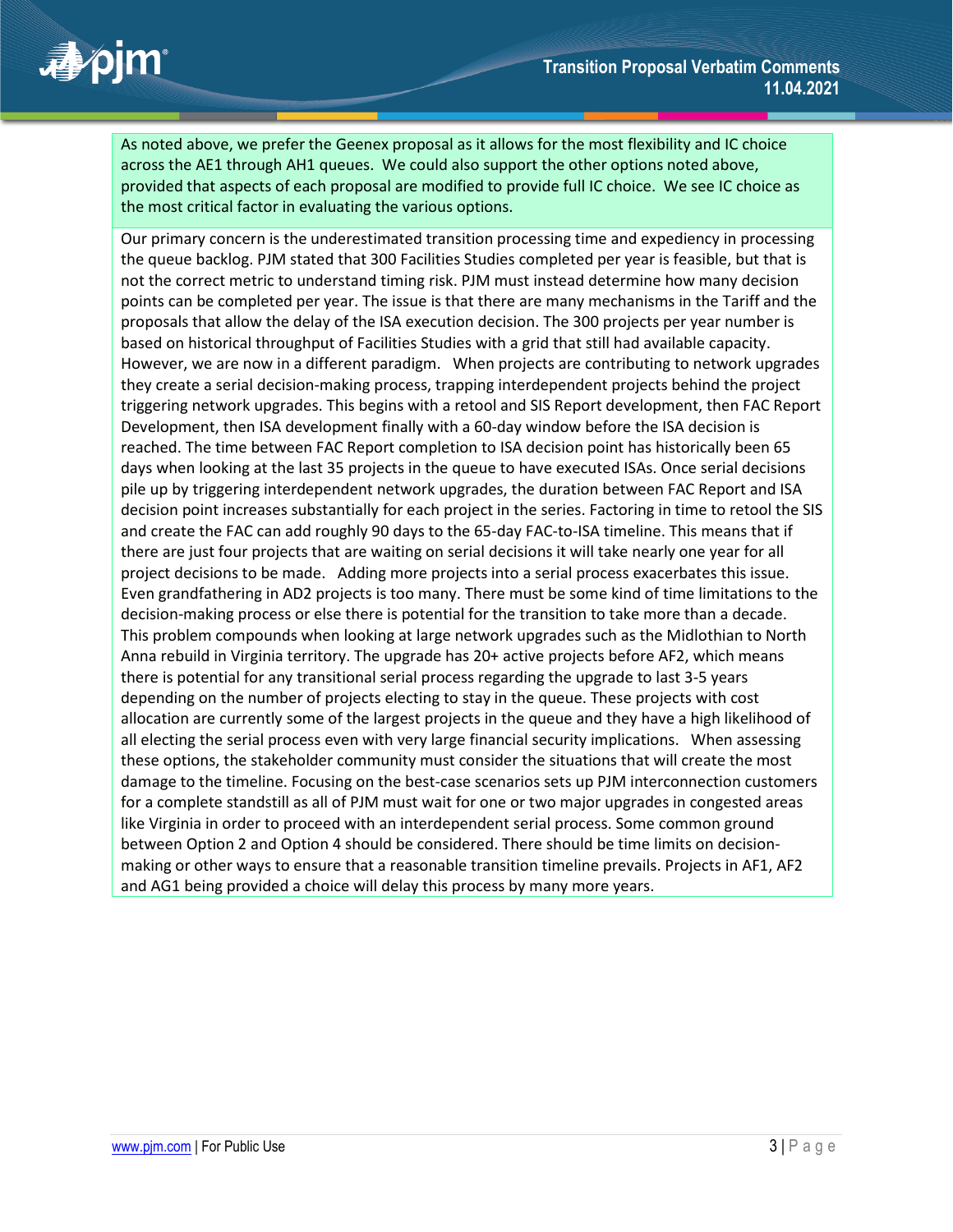Only selected an option on #9 because there wasn't an option for "none of the above". PJM has an obligation to evaluate ALL previously accepted interconnection requests under the current serial queue process, even those that were submitted after the interconnection queue process changes were under development. We believe PJM should process all previously accepted interconnection requests under the existing serial interconnection process. All interconnection requests had a reasonable expectation that they would be evaluated and managed pursuant to the PJM governing agreements and the rules in effect thereunder at the time those requests were submitted and accepted. Any modification to those rules after PJM accepted an interconnection request is retroactive ratemaking and prohibited under the FPA. Adjusting the interconnection queue process rules after accepting interconnection requests will remove cost advantages to those interconnection requests accepted prior to triggered transmission system violations created by later queue requests. Requiring recently accepted interconnection queue requests (e.g. AH1) to be resubmitted under the clustered queue process violates PJM's obligation under its governing agreements to process those accepted requests, and potentially disadvantages those requests when they are evaluated through the clustered queue process for network upgrade cost allocations. While FERC, in some cases, will retroactively apply accepted rate revisions to transactions submitted after such revisions are under consideration at the Commission, it has a specific process for noticing market participants of the potential for such retroactive changes and provides a specific date after which such changes could be applied. Further those rate revisions are specific in that a clear proposed change to a filed rate is before the Commission for consideration that will either be accepted or rejected, allowing market participants and interconnection customers to make an informed decision based on potential outcomes. PJM has no such process, and historically has made any changes to its market rules and processes that come through the stakeholder process applicable on a forward basis relative to the date of any FERC filing (consistent with the FERC process), whenever possible. PJM's stakeholder process considers a wide variety of potential solutions when considering market rule and process changes. To require market participants or interconnection customers to make business decisions based on that array of possible outcomes because of the potential for retroactive application would create an extremely uncertain environment in which to do business. Retroactive application of changes under consideration in the stakeholder process, when such retroactive application can be avoided, is not a precedent we should set.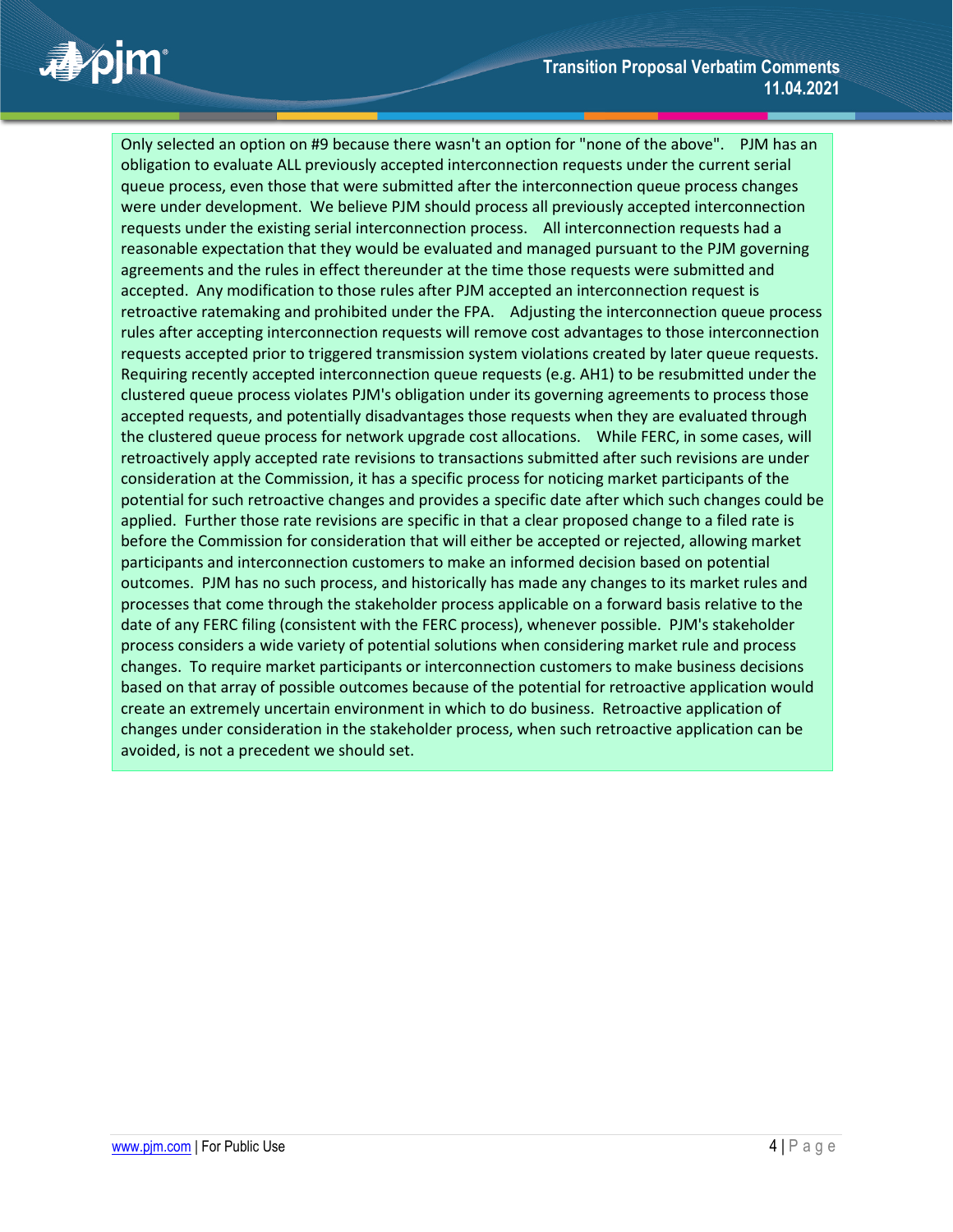Option 4 is acceptable if the following changes are implemented: 1. Until the new process is initiated, and the first cluster group is opened for applications, interconnection queue applications received before then should continue to be received, reviewed, and evaluated through the current serial study process to the end, allowing ICs to ultimately sign ISAs. 2. For the backlog of generation projects in AG2, AH1, AH2 and possibly AI1 (queue study groups opened prior to PJM's implementation of the new cluster study process), shorten the process by skipping the feasibility study (for those projects interconnecting at transmission) and proceeding directly to the system impact study, if they have not started for that group. In our view, the feasibility study offers little value to ICs in determining whether their generation project has any significant network upgrades or schedule challenges. PJM, in its application to the FERC, should seek approval to bypass the feasibility study step for those queue groups that have a backlog and remain in the serial study process, thereby reducing the time to completely transition to the cluster study process. 3. While not a modification to the existing serial study queue process, we request that generation projects that have received their system impact study continue to be afforded the opportunity to proceed with interim ISAs at any time, without the risk of those signed interim ISAs subsequently being nullified or retracted because of the new cluster process. Preservation of the interim ISA option for projects that continue in the legacy serial queue process is important to our company in the optimization of risk and meeting our accelerated delivery of clean energy projects. Without enhancing Option 4 with these recommended changes, there could be a 1 to 2 year period where no ISAs are executed, which is unacceptable and place utilities and states at a high risk of not meeting their goals.

Critical to keep the efforts at the TO level to move through existing queue positions - up to AG1 that have SIS and can move through the existing process. We may be in this situation where we have not established a new system for quite a while. We also have to worry about the impacts of affected systems studies on any of the transition periods.

We would like to request PJM to process as many projects as possible before the transition. If option 4 receives the majority, We would like to see more stringent readiness deposit criteria. This would help PJM with the number of projects staying in transitional serial for timeline certainty. Also, not providing an option to AG1 queue projects would improve the timeline in processing transitional serial projects.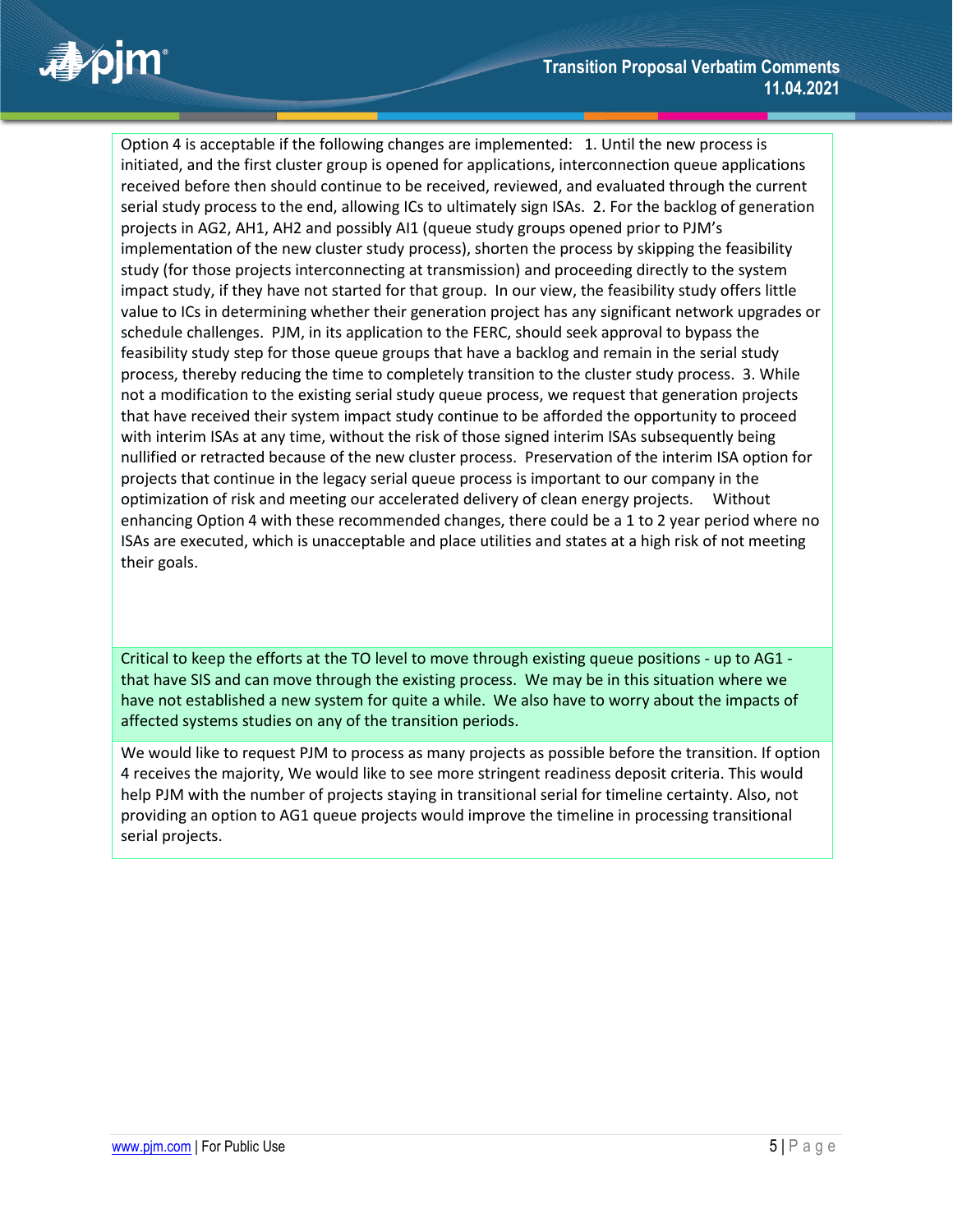### **Transition Proposal Verbatim Comments 11.04.2021**

■ pim

We support PJM to offer IC choice through AH1, the queue group that opened prior to substantive PJM transition proposals, during the queue reform transition period. ICs willing to commit financially to NUs (in form of readiness deposits consistent across queue group, regardless of maturity) should be afforded choice to remain in the serial process in a sequence that preserves queue priority. Considering the high financial risk to remaining in the serial transitional process, we estimate relative few ICs will opt to remain (with majority either withdrawing or opting for transitional cluster), which will result in the efficient interconnection of projects in locations not requiring material upgrades, while clearing out the backlog and slotting projects with more complex upgrades into the cluster process for crowdfunding. Coupled with high readiness deposits, this will also result in an overall more efficient, less speculative queue, and encourage projects sited at robust grid connections will allow more efficient clean energy transition with less cost to rate payers. We also support the other transitional proposals that offer IC choice, but we believe they need not be limited to late stage projects.

We support PJM to offer IC choice through AH1, the queue group that opened prior to substantive PJM transition proposals, during the queue reform transition period. ICs willing to commit financially to NUs (in form of readiness deposits consistent across queue group, regardless of maturity) should be afforded choice to remain in the serial process in a sequence that preserves queue priority. Considering the high financial risk to remaining in the serial transitional process, we estimate relative few ICs will opt to remain (with majority either withdrawing or opting for transitional cluster), which will result in the efficient interconnection of projects in locations not requiring material upgrades, while clearing out the backlog and slotting projects with more complex upgrades into the cluster process for crowdfunding. Coupled with high readiness deposits, this will also result in an overall more efficient, less speculative queue, and encourage projects sited at robust grid connections will allow more efficient clean energy transition with less cost to rate payers. We also support the other transitional proposals that offer IC choice, but we believe they need not be limited to late stage projects.

We cannot support any proposal that requires projects that have spent several years in the interconnection process to effectively start over. Millions of dollars have been invested in these projects and they will face significant harm if they are forced into a new process that will delay their ability to interconnect and open them up to new costs they would not otherwise incur. PJM should obtain sufficient resources to manage the interconnection process and if the fees that interconnection customers are paying are currently insufficient, then those fees should be increased accordingly.

While we do not support PJM option 4 in its current form, we are open to taking another look at this if PJM can make revisions to include additional requirements and Readiness Deposits to remain in the Classic Queue (similar to those in the Avangrid proposal). These provisions would further eliminate uncertainty for those opting to remain in the Serial Process and reduce the risk of numerous retools & restudies as a result of drop out.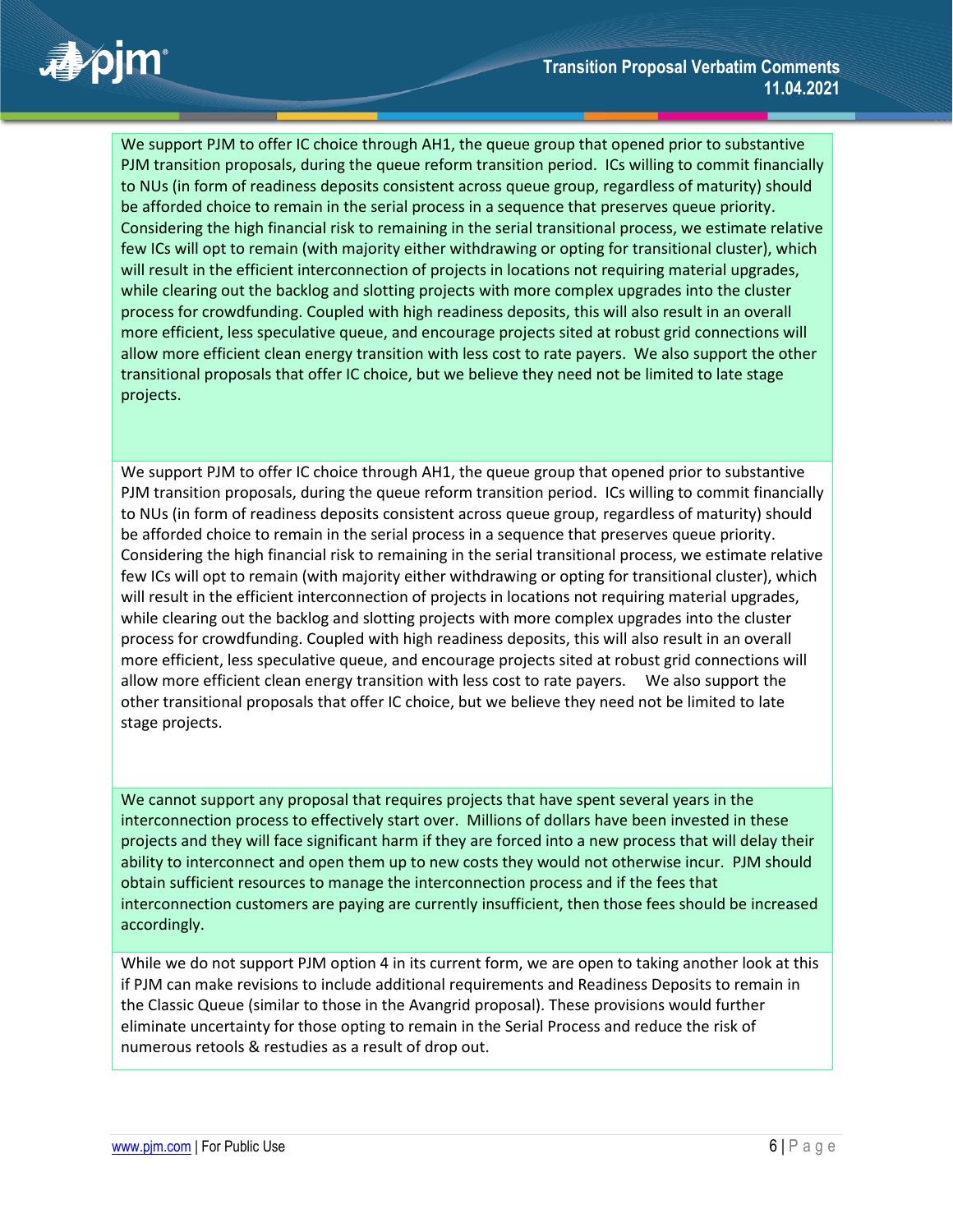# apjm

State jurisdictional projects in states with no well established and reliable interconnection process (such as Pennsylvania) should be treated the same as FERC jurisdictional projects during the transition and under the reformed interconnection rules. It is highly discriminatory to leave these projects with no path to access to the wholesale electricity market, which is the case if there is no state level interconnection process and projects are not allowed access to the PJM queue. Additionally, we support IC choice, but not the options that sweep all late stage projects into clusters upon FERC order approval. We believe the stakeholder group can work to optimize between various IC choice options.

1.PJM SHOULD HIRE ENOUGH CONSULTANTS TO CLEAN THE BACKLOG RATHER THAN CREATING A NEW PROCESS AND INTRODUCING A DELAY OF UP TO 2.5 YEARS FOR LATE STAGE PROJECTS. PJM SHOULD ALSO MAKE IT A REQUIREMENT FOR THE TOS TO PROVIDE THE FACILITY STUDIES ON TIME. 2.Any project with an SIS should have the flexibility to request for an Interim ISA or ISA ahead of Facility Studies results during the transition while requiring reasonable readiness deposit that is at risk. The interconnection agreements will facilitate progress in areas like engineering, procurement and construction while an optimization of the readiness deposit requirement will thin out the backlog. 3.PJM should put more effort toward creating a route for late stage projects (AE1, AE2 & AF1) to move forward expeditiously with an ISA for all PJM options (2, 3 & 4) with the initial costs and network upgrades reflected in their SIS. Significant investment is at risk if late-stage projects must transition to the new process. 4.Late stage projects should not be at risk of fully funding the network upgrades if they choose to remain in the serial cost allocation process under PJM Option 4. There should be a path available for late stage projects (AE1, AE2 & AF1) to be reimbursed if funded network upgrades benefit other projects that transition to the new cluster process. 5.PJM's Transition Options 2 and 3 do not address late stage projects' interests. Speculative projects are in favor of these options so they can reallocate costs to other "clean" projects and other late-stage projects that are swept into the cluster process. 6.Clearing out the PJM backlog is a priority but should not be at the expense of late stage projects that have been investing based on existing rules for years. 7.Acciona and affiliated companies would support a PJM Option 4 Serial with the following adjustments: •Increase RD2 required to Stay in Serial Cost Allocation from 10% to 20% of Allocated NU Increase RD3 required to Stay in Serial Cost Allocation from +10% to +20% of Allocated NU •Provision for projects with an SIS to request for an Interim ISA or ISA ahead of the Facilities Studies results •One Transitional Serial Group study from AE1-AF2 to speed up the deliverable date of these queues ISAs to Q3 2023

We cannot support any option with a super-cluster (clustering of AE1 - AG1 with no queue priority). If a serial-choice option had smaller transitional clusters that preserved some level of queue priority, we would entertain these options if the transition timeline allowed our late-stage projects to hit ITC/PTC deadlines.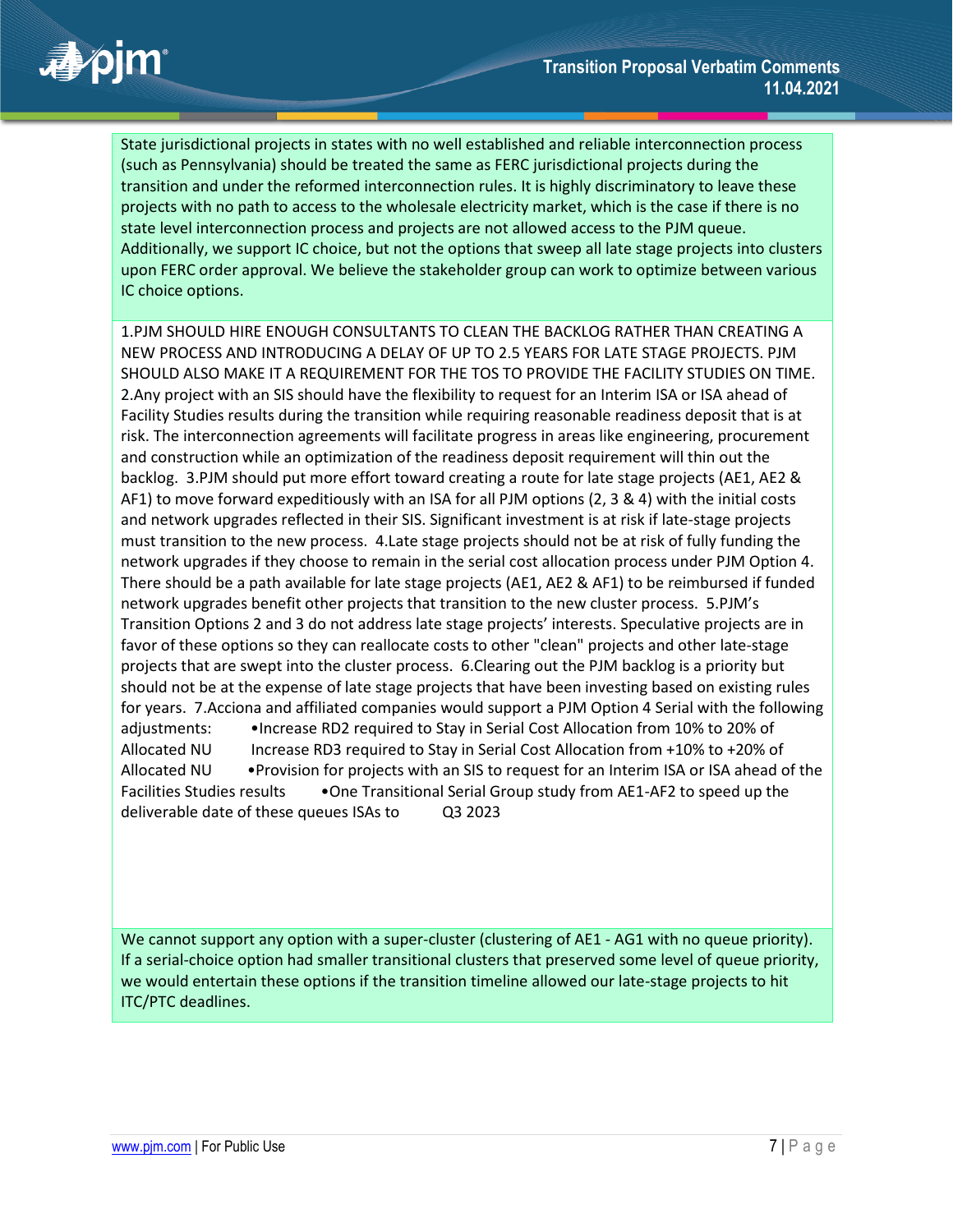

1) We don't think a \$4k/MW readiness payments is high enough 2) We think the readiness payments should be at least \$20k/MW or higher 3) Higher readiness payments will help to clear out the queue. 4) PJM & the TOs should be required to hire more people 5) If PJM is going to hold developers to strict timelines, then the RTO's and TO's should be held to strict timelines too.

PJM Option(#2) reduces the backlog the quickest, should make the study process smoother for TOs/PJM and help LSEs & the States advance their green energy goals

1) Affected System Studies should not hold up the PJM queue process. If an IC has Affected System Studies outstanding when they are at a decision point, they need to manage that risk themselves and not hold up the PJM queue process. 2) Readiness Deposits related to System Upgrades should be partially refundable (say, 50%) if an IC withdraws prior to conclusion of Phase 3 as a result of a major permit being denied.

Whichever transition plan PJM moves forward with, IC Choice is a must have.

We support IC choice, but not the options that sweep all late-stage projects into clusters upon FERC order approval. We believe the stakeholder group can work to optimize between the various IC choice options.

The transition is good to overhaul and clear the back logs but the queues way ahead in SIS, should get both options to choose, the transition cluster (1,2,3 or whatever) can be done in concurrent to reduce the overall transition time. Please include more consultants like us in the team to handle so many requests and transition work. We are dedicated to help developers and PJM wherever we can.

We support IC Choice and not the options that sweep all projects into cluster upon FERC Order.

• Option 4 variants underestimate the amount of time needed to fully develop the tariff provisions necessary to address potential challenges during the transitional serial studies, including but not limited to the below. Such occurrences may not be likely for many projects but will still be possible and need to be addressed in tariff language related to the transitional projects. o Affected system costs, study complications o Unforeseen host system (PJM) cost increases o Readiness deposit treatment – can deposits be held if no harm done to other projects? • Option 4 and its variants continue the current process that is clearly the main culprit in the current backlog of study projects • Option 3 presents a relatively simple, straightforward, and timely transition to the new process without the need to develop a full set of unique tariff provisions just for the transitional cluster  $\bullet$ Option 3 maintains some level of queue priority between clusters. Option 4 and its variants as presented would give any project in AG1 the ability to proceed ahead of projects in prior queues and ahead of its regular schedule • PJM could, in addition to projects that have been tendered an executable ISA, consider grandfathering projects that have all of the following at the time of the effective date. Such projects simply have not had sufficient time for PJM to draft the ISA, but are essentially completed with the study process. o a draft facility study, o affected system studies (if required), and o stability study

We support IC choice, but not the options that sweep all late-stage projects into clusters upon FERC order approval. We believe the stakeholder group can work to optimize between the various IC choice options.

We support IC choice but not the option that sweeps all late stage projects into one cluster. We believe the stakeholder community can work to optimize between various IC choice options.

We support IC choice, but not the options that sweep all late-stage project into clusters upon FERC order approval. We believe the stakeholder group optimize between the various IC choice options.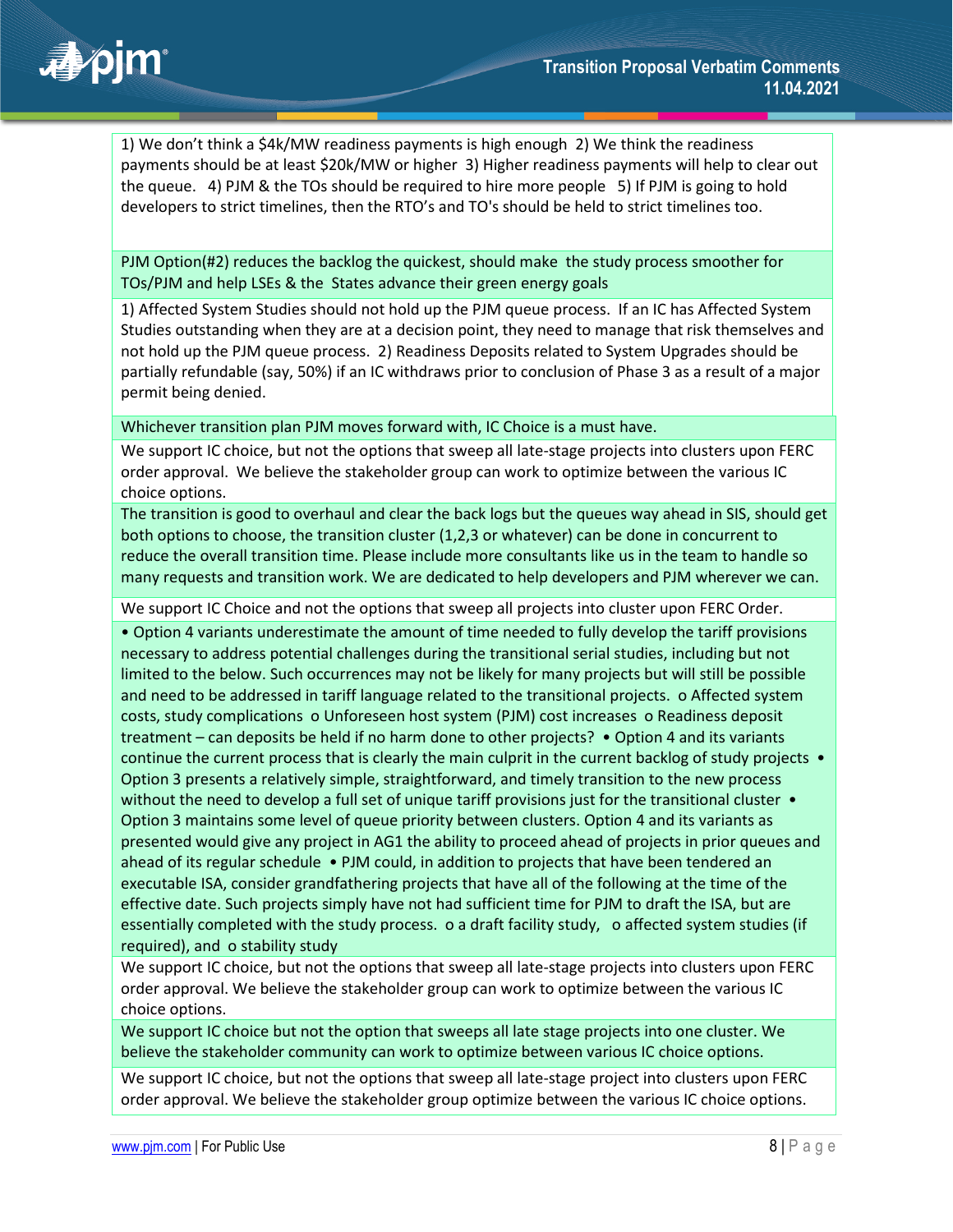# **不可**

We support IC choice, but not the options that sweep all late-stage projects into clusters upon FERC order approval. We believe the stakeholder group can work to optimize between the various choice options.

We support IC choice, but not the options that sweep all late-stage projects into clusters.

All later queued projects that choose the transition serial process and that contribute to the same overload as the first to cause should receive a cost allocation per current cost allocation rules. All projects up to and including AG1 queue should be issued an SIS report prior to making decision on whether to proceed to serial transition or cluster study.

Projects that have made investments starting several years ago that have already entered the queue should be best protected with this transition.

To facilitate the transparency and evaluation of the effectiveness of the interconnection process change, we request that at the monthly Planning Committee meetings, PJM provide updates on the following metrics: 1. Number of projects left in the queue 2. Number of projects PJM has processed 3. Number of projects that have withdrawn from the queue 4. Estimate of number of projects that will remain backlogged by October 2022 5. Number of projects that remain in each study phase We also request that PJM provide an estimate for how these metrics will impact the blackout period for each PJM option.

PJM must allow the ICs the choice to remain within the existing study process & rules. PJM must allow the ICs the choice to remain within the traditional study process.

PJM must allow the ICs the choice to stay within the existing interconnect study rules

We support IC choice. Late stage projects, with Impact Studies, should not be swept into the transition clusters.

We think it's very important to fine-tune among the "IC choice" options vs. taking any of them as they're currently proposed. We assume this will be part of the stakeholder process and are not anchored to the current version of any of these, though we are clearly 100% opposed to PJM Options 2 and 3 which are unworkable and unfixable.

#### IC choice!

We support IC choice, not the options that sweep all queues to the cluster regardless of the facts or queue priority.

Several proposals that show the fastest timelines including PJM Option 2 are infeasible due partly to the processing limitation of the TOs. PJM should become more directly involved in facilities studies in order to be able to deliver on schedule vs. relying on the TOs, some of which are not close to being able to deliver on the schedule portrayed in some of the stakeholder proposal presentations (including PJM Option 2)

We'd support increasing pay for PJM staff to assist in recruitment and retention. PJM staffing challenges is a key driver of the backlog and the need for reform so this should really be part of the conversation and there's a substantial willingness to pay among the IC community vs. causing economic harm to late-stage projects

As an IC on a very large solar project with millions invested to date, it's unconscionable that PJM and other stakeholders have advocated for proposals that would change rules to clearly materially harm large projects like ours who have clean SIS in hand and are just waiting to sign their ISAs. We absolutely oppose proposals 2 and 3 or any version of them that would sweep clean projects with SIS in hand into new cost allocation rules with no choice.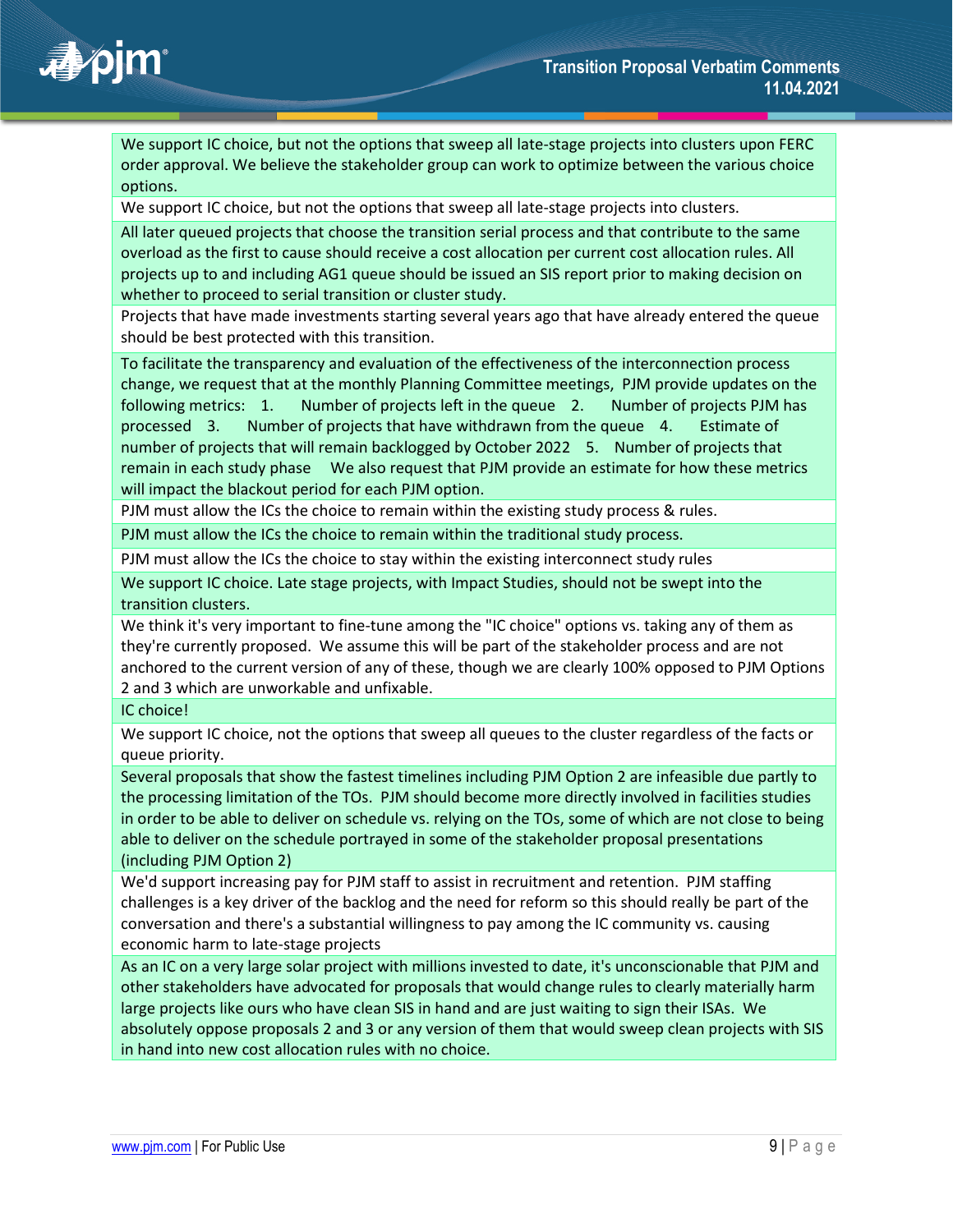Most importantly we believe that Interconnection Customer (IC) choice should be preserved and be able to elect to stay in a serial transition process for projects from through AG1 clusters. It would be unfair and harmful for a number of our projects if we were not granted the choice to preserve queue priority. We believe that PJM #4 Proposal provides the required IC choice and an adequate Readiness Deposit (RD) to help weed out speculative projects, but we would prefer to see a compressed schedule that anticipate more projects withdrawing due to higher RDs and moving to the cluster process.

Most importantly we believe that Interconnection Customer (IC) choice should be preserved and be able to elect to stay in a serial transition process for projects from through AG1 clusters. It would be unfair and harmful for a number of our projects if we were not granted the choice to preserve queue priority. We believe that PJM #4 Proposal provides the required IC choice and an adequate Readiness Deposit (RD) to help weed out speculative projects, but we would prefer to see a compressed schedule that anticipate more projects withdrawing due to higher RDs and moving to the cluster process. We would also like to see some more selection windows for Serial and Cluster, provided it doesn't slow down the schedule too much.

Most importantly we believe that Interconnection Customer (IC) choice should be preserved and be able to elect to stay in a serial transition process for projects from through AG1 clusters. It would be unfair and harmful for a number of our projects if we were not granted the choice to preserve queue priority. We believe that PJM #4 Proposal provides the required IC choice and an adequate Readiness Deposit (RD) to help weed out speculative projects, but we would prefer to see a compressed schedule that anticipate more projects withdrawing due to higher RDs and moving to the cluster process.

We support the above options allowing choice, but believe the deposits for such choice must be substantial. Close to the amount suggested by Avangrid.

We support the above options allowing choice, but believe the deposits posted for such choice must be substantial. Close to the amount suggested by Avangrid.

We support PJM to offer IC choice through AH1, the queue group that opened prior to substantive PJM transition proposals, during the queue reform transition period. ICs willing to commit financially to NUs (in form of readiness deposits consistent across queue group, regardless of maturity) should be afforded choice to remain in the serial process in a sequence that preserves queue priority. Considering the high financial risk to remaining in the serial transitional process, we estimate relative few ICs will opt to remain (with majority either withdrawing or opting for transitional cluster), which will result in the efficient interconnection of projects in locations not requiring material upgrades, while clearing out the backlog and slotting projects with more complex upgrades into the cluster process for crowdfunding. Coupled with high readiness deposits, this will also result in an overall more efficient, less speculative queue, and encourage projects sited at robust grid connections will allow more efficient clean energy transition with less cost to rate payers. We also support the other transitional proposals that offer IC choice, but we believe they need not be limited to late stage projects.

We support IC choice, but not options that sweep late stage projects into clusters under FERC order approval. We look forward to working with stakeholder group to confirm the best option for all parties.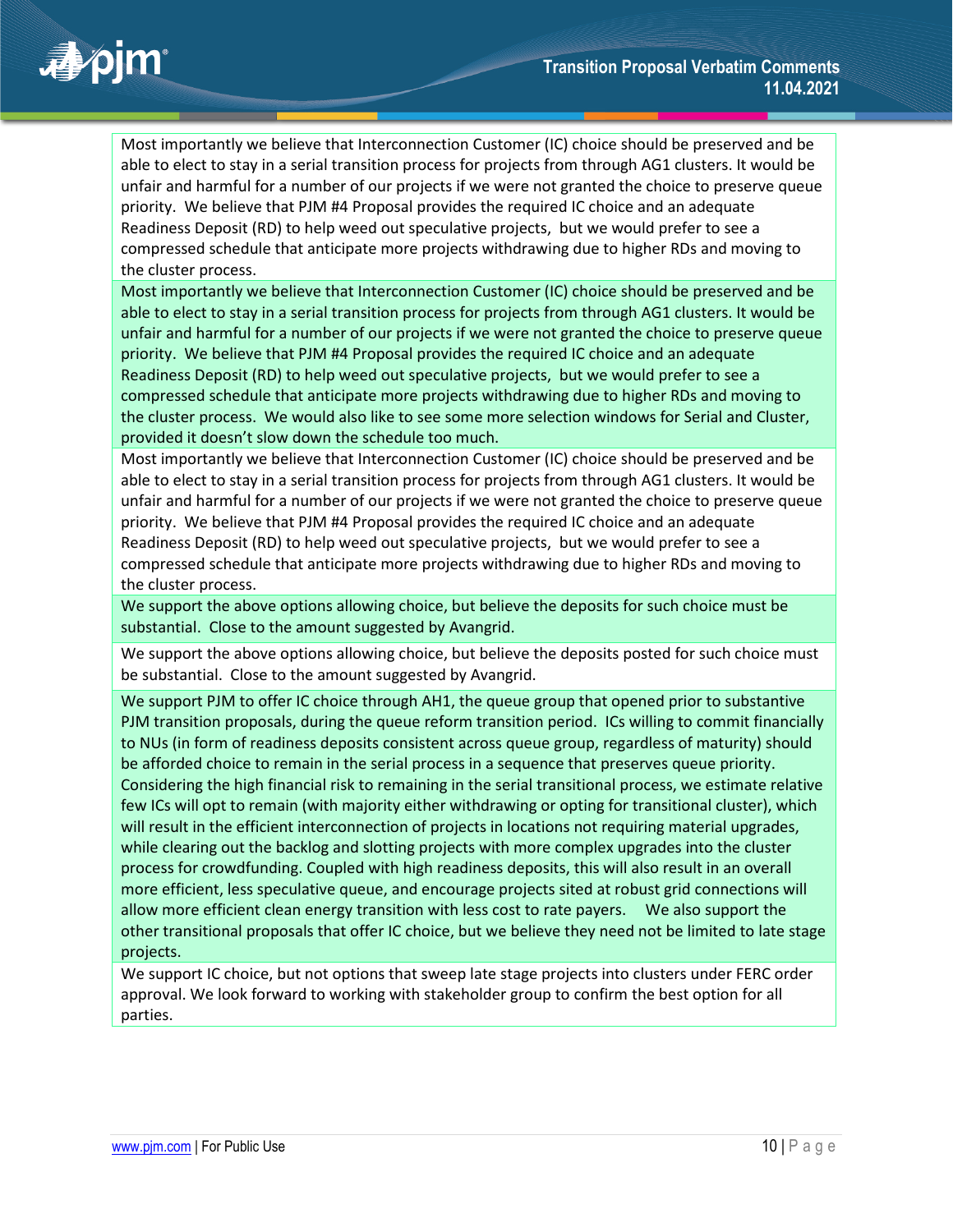

We support IC choice, and the success of any and all of the options presented here requires sufficient increased PJM staffing. Additionally, to facilitate the transparency and evaluation of the effectiveness of the interconnection process change, we request that at the monthly Planning Committee meetings, PJM provide updates on the following metrics: 1. Number of projects left in the queue 2. Number of projects PJM has processed 3. Number of projects that have withdrawn from the queue 4. Estimate of number of projects that will remain backlogged by October 2022 5. Number of projects that remain in each study phase We also request that PJM provide an estimate for how these metrics will impact the blackout period for each PJM option. As noted above, we prefer the Geenex proposal as it allows for the most flexibility and IC choice across the AE1 through AH1 queues. We could also support the other options noted above, provided that aspects of each proposal are modified to provide full IC choice. We see IC choice as the most critical factor in evaluating the various options.

A Penalty Free Withdrawal (PFW) mechanism must be included in the final design. A PFW permits an Interconnection Customer (IC) to withdraw from the GI study process, and receive 100% reimbursement of their posted Readiness Deposits, in the event their total GI upgrade cost increases by a fixed amount from the prior study. (Avangrid & Geenex Coalition proposals included PFW). PFW is advantageous to all stakeholders as it allows ICs, especially those "riding the fence", to easily decide to withdraw earlier in the GI study process. It also mitigates unjust financial exposure an IC may incur due to human error, affected system study surprises, FERC waivers that cause restudies, etc. Without such mechanism, an IC that is convinced they will lose their initial Readiness Deposit, is more likely to double down with another Readiness Deposit in an attempt to obtain a better study result. Such action is highly disruptive to the study process as it usually results in very late-stage withdrawals, additional wasted study analysis by PJM engineers, additional paperwork by PJM Legal if the IC withdraws after ISA execution, and possibly even FERC challenges.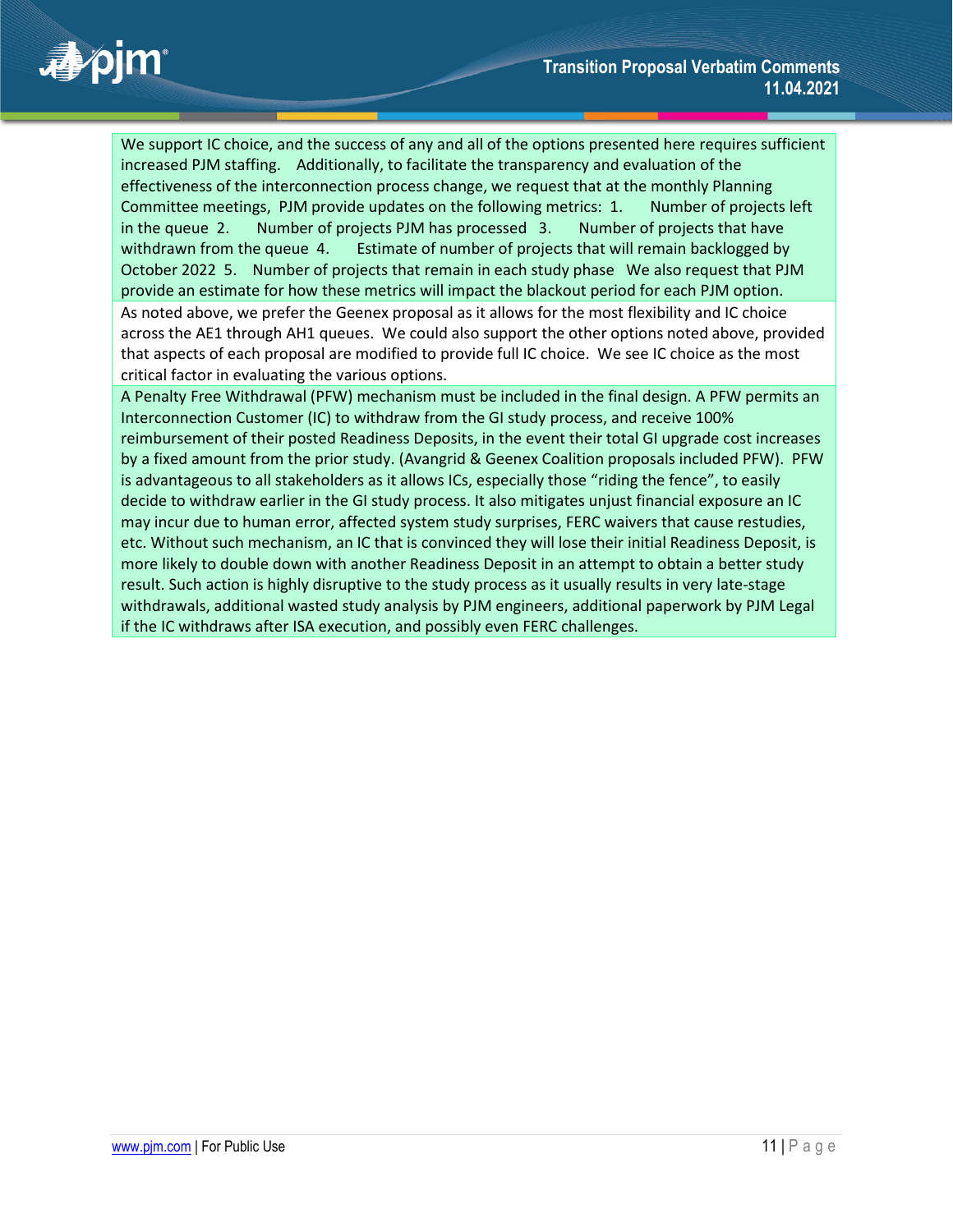Only selected an option on #9 because there wasn't an option for "none of the above". PJM has an obligation to evaluate ALL previously accepted interconnection requests under the current serial queue process, even those that were submitted after the interconnection queue process changes were under development. We believe PJM should process all previously accepted interconnection requests under the existing serial interconnection process. All interconnection requests had a reasonable expectation that they would be evaluated and managed pursuant to the PJM governing agreements and the rules in effect thereunder at the time those requests were submitted and accepted. Any modification to those rules after PJM accepted an interconnection request is retroactive ratemaking and prohibited under the FPA. Adjusting the interconnection queue process rules after accepting interconnection requests will remove cost advantages to those interconnection requests accepted prior to triggered transmission system violations created by later queue requests. Requiring recently accepted interconnection queue requests (e.g. AH1) to be resubmitted under the clustered queue process violates PJM's obligation under its governing agreements to process those accepted requests, and potentially disadvantages those requests when they are evaluated through the clustered queue process for network upgrade cost allocations. While FERC, in some cases, will retroactively apply accepted rate revisions to transactions submitted after such revisions are under consideration at the Commission, it has a specific process for noticing market participants of the potential for such retroactive changes and provides a specific date after which such changes could be applied. Further those rate revisions are specific in that a clear proposed change to a filed rate is before the Commission for consideration that will either be accepted or rejected, allowing market participants and interconnection customers to make an informed decision based on potential outcomes. PJM has no such process, and historically has made any changes to its market rules and processes that come through the stakeholder process applicable on a forward basis relative to the date of any FERC filing (consistent with the FERC process), whenever possible. PJM's stakeholder process considers a wide variety of potential solutions when considering market rule and process changes. To require market participants or interconnection customers to make business decisions based on that array of possible outcomes because of the potential for retroactive application would create an extremely uncertain environment in which to do business. Retroactive application of changes under consideration in the stakeholder process, when such retroactive application can be avoided, is not a precedent we should set.

Option 4 is acceptable if the following changes are implemented: 1. Until the new process is initiated, and the first cluster group is opened for applications, interconnection queue applications received before then should continue to be received, reviewed, and evaluated through the current serial study process to the end, allowing ICs to ultimately sign ISAs. 2. For the backlog of generation projects in AG2, AH1, AH2 and possibly AI1 (queue study groups opened prior to PJM's implementation of the new cluster study process), shorten the process by skipping the feasibility study (for those projects interconnecting at transmission) and proceeding directly to the system impact study, if they have not started for that group. In our view, the feasibility study offers little value to ICs in determining whether their generation project has any significant network upgrades or schedule challenges. PJM, in its application to the FERC, should seek approval to bypass the feasibility study step for those queue groups that have a backlog and remain in the serial study process, thereby reducing the time to completely transition to the cluster study process. 3. While not a modification to the existing serial study queue process, we request that generation projects that have received their system impact study continue to be afforded the opportunity to proceed with interim ISAs at any time, without the risk of those signed interim ISAs subsequently being nullified or retracted because of the new cluster process. Preservation of the interim ISA option for projects that continue in the legacy serial queue process is important to our company in the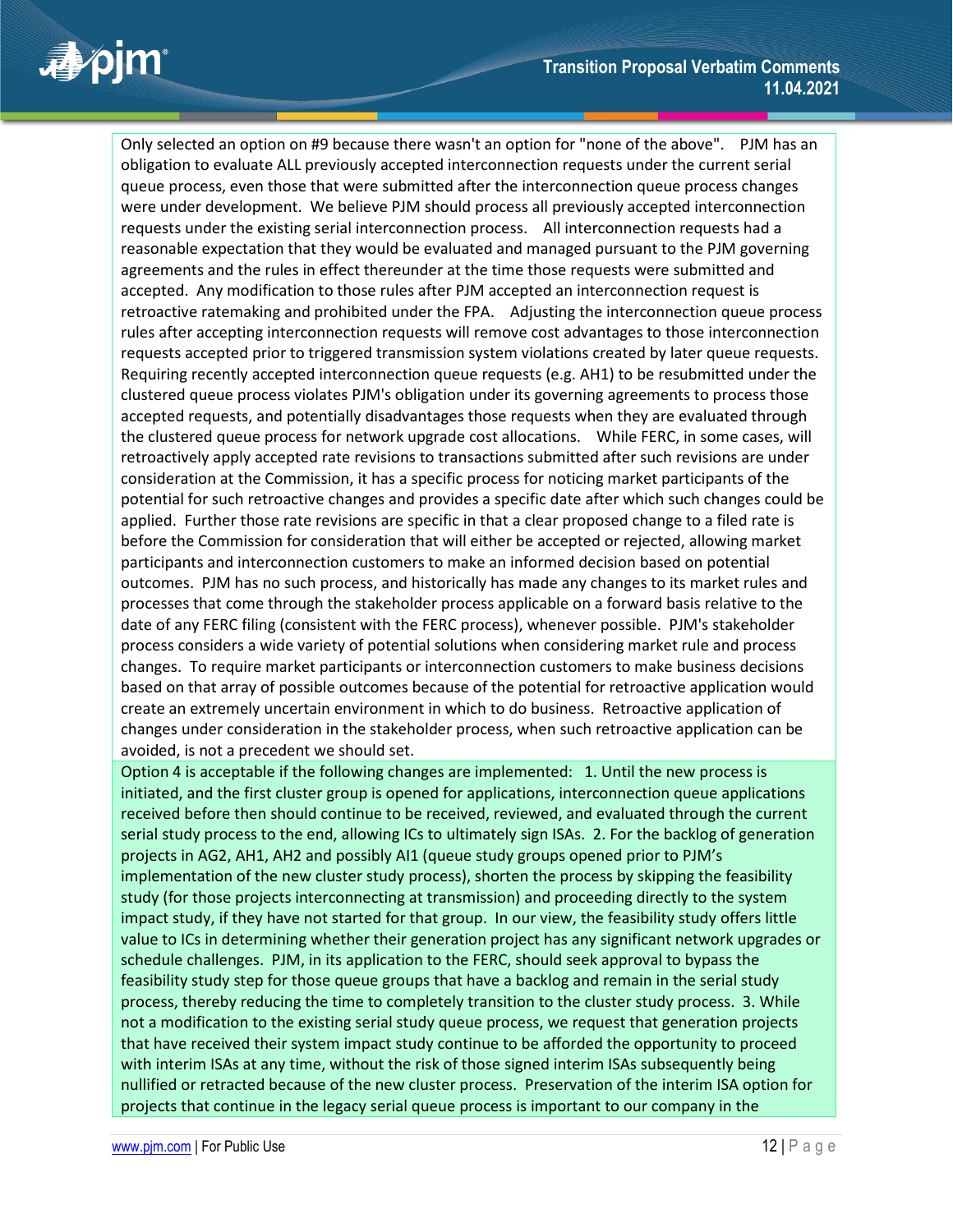optimization of risk and meeting our accelerated delivery of clean energy projects. Without enhancing Option 4 with these recommended changes, there could be a 1 to 2 year period where no ISAs are executed, which is unacceptable and place utilities and states at a high risk of not meeting their goals.

We support PJM to offer IC choice through AH1, the queue group that opened prior to substantive PJM transition proposals, during the queue reform transition period. ICs willing to commit financially to NUs (in form of readiness deposits consistent across queue group, regardless of maturity) should be afforded choice to remain in the serial process in a sequence that preserves queue priority. Considering the high financial risk to remaining in the serial transitional process, we estimate relative few ICs will opt to remain (with majority either withdrawing or opting for transitional cluster), which will result in the efficient interconnection of projects in locations not requiring material upgrades, while clearing out the backlog and slotting projects with more complex upgrades into the cluster process for crowdfunding. Coupled with high readiness deposits, this will also result in an overall more efficient, less speculative queue, and encourage projects sited at robust grid connections will allow more efficient clean energy transition with less cost to rate payers. We also support the other transitional proposals that offer IC choice, but we believe they need not be limited to late stage projects.

I can support the options listed above but there needs to be a cost to wanting to stay serial.

Given the magnitude of the backlog, efforts should be made to process as many advanced projects as quickly as possible, up through the target implementation date. After that, the priority must shift to efficiency. Delays are costly and impact all projects (leases, lost ITC/PTC, contract violations) and the cumulative impacts are enormous. PJM Option 3 and E-Cubed proposals seems most realistic and balanced, though Option 3's timeline should be an outer limit.

We cannot support any proposal that requires projects that have spent several years in the interconnection process to effectively start over. Millions of dollars have been invested in these projects and they will face significant harm if they are forced into a new process that will delay their ability to interconnect and open them up to new costs they would not otherwise incur. PJM should obtain sufficient resources to manage the interconnection process and if the fees that interconnection customers are paying are currently insufficient, then those fees should be increased accordingly.

Final package should focus on maximizing efforts to quickly pivot to new model and limit "hiatus" on accepting new queues position while processing existing backlog

We strongly support the options that provide for IC choice. We cannot support the options that do not allow for late stage projects with minimal network upgrades or impacts the choice to continue in the serial queue process as they are unnecessarily penalizing and will have a detrimental impact to bringing on needed generation resources.

We strongly support the options that provide for IC choice. We cannot support the options that do not allow for late stage projects with minimal network upgrades or impacts the choice to continue in the serial queue process as they are unnecessarily penalizing and will have a detrimental impact to bringing on needed generation resources.

While Geenex is our preference, we are open to Open Road, or PJM option 4, so long as there is an option for AG2 projects to have a serial process. Should other proposals be modified to include this option, we would be open to them.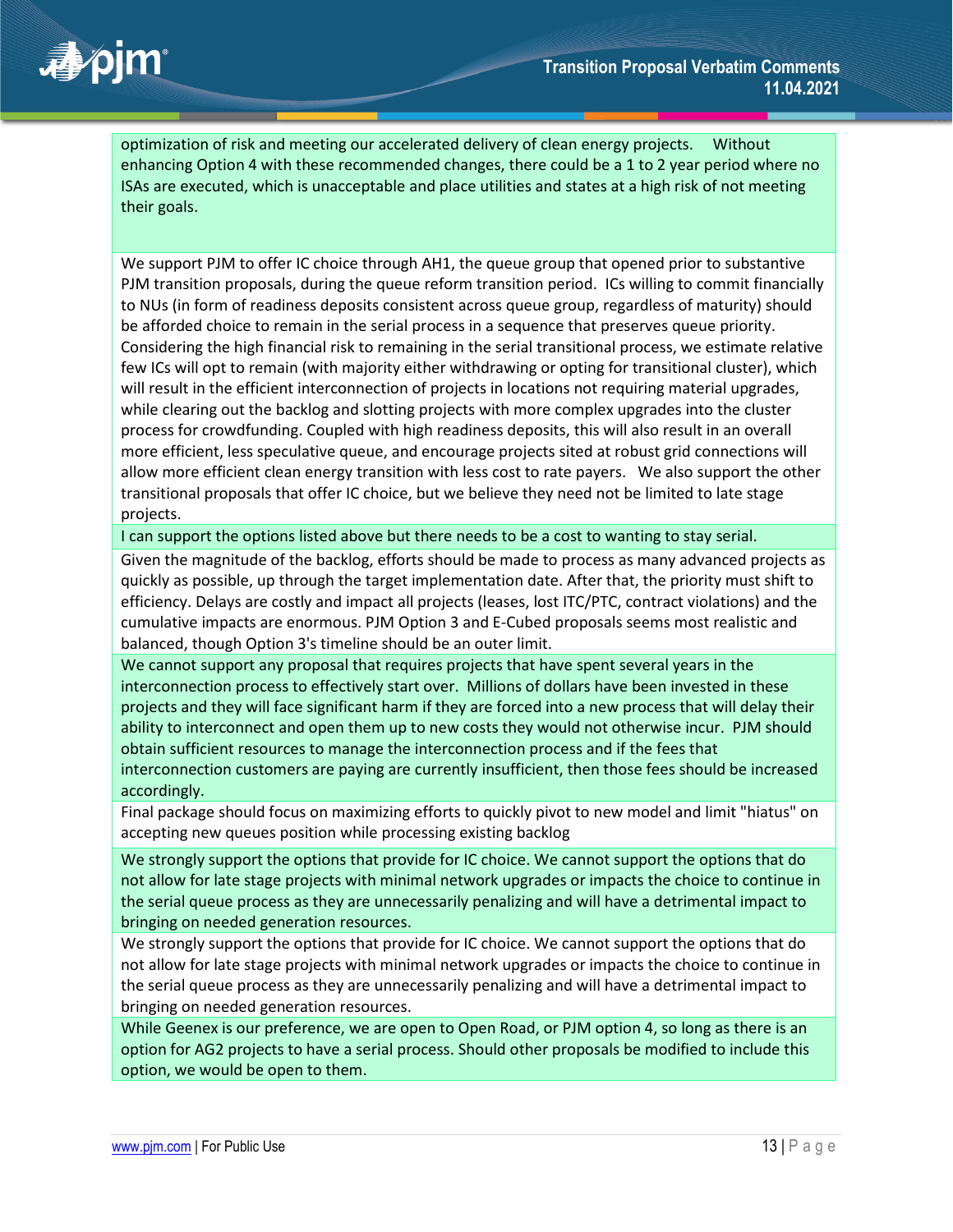

We would have an equal preference for Geenex, Open Road Renewables, or PJM Option 4, if the AG2 queue had a serial transition option. At present Geenex is the only option we prefer with this option.

We are open to Geenex, Open Road, or PJM option 4, so long as there is an option for AG2 projects to have a serial process. As Geenex is the only proposal outlining this option, we have selected it as our preference. Should other proposals be modified to include this option, we would be open to them.

We Support IC Choice and do not support any option that sweeps all projects into cluster.

1.PJM SHOULD HIRE ENOUGH CONSULTANTS TO CLEAN THE BACKLOG RATHER THAN CREATING A NEW PROCESS AND INTRODUCING A DELAY OF UP TO 2.5 YEARS FOR LATE STAGE PROJECTS. PJM SHOULD ALSO MAKE IT A REQUIREMENT FOR THE TOS TO PROVIDE THE FACILITY STUDIES ON TIME. 2.Any project with an SIS should have the flexibility to request for an Interim ISA or ISA ahead of Facility Studies results during the transition while requiring reasonable readiness deposit that is at risk. The interconnection agreements will facilitate progress in areas like engineering, procurement and construction while an optimization of the readiness deposit requirement will thin out the backlog. 3.PJM should put more effort toward creating a route for late stage projects (AE1, AE2 & AF1) to move forward expeditiously with an ISA for all PJM options (2, 3 & 4) with the initial costs and network upgrades reflected in their SIS. Significant investment is at risk if late-stage projects must transition to the new process. 4.Late stage projects should not be at risk of fully funding the network upgrades if they choose to remain in the serial cost allocation process under PJM Option 4. There should be a path available for late stage projects (AE1, AE2 & AF1) to be reimbursed if funded network upgrades benefit other projects that transition to the new cluster process. 5.PJM's Transition Options 2 and 3 do not address late stage projects' interests. Speculative projects are in favor of these options so they can reallocate costs to other "clean" projects and other late-stage projects that are swept into the cluster process. 6.Clearing out the PJM backlog is a priority but should not be at the expense of late stage projects that have been investing based on existing rules for years. 7.Acciona and affiliated companies would support a PJM Option 4 Serial with the following adjustments: •Increase RD2 required to Stay in Serial Cost Allocation from 10% to 20% of Allocated NU Increase RD3 required to Stay in Serial Cost Allocation from +10% to +20% of Allocated NU •Provision for projects with an SIS to request for an Interim ISA or ISA ahead of the Facilities Studies results • One Transitional Serial Group study from AE1-AF2 to speed up the deliverable date of these queues ISAs to Q3 2023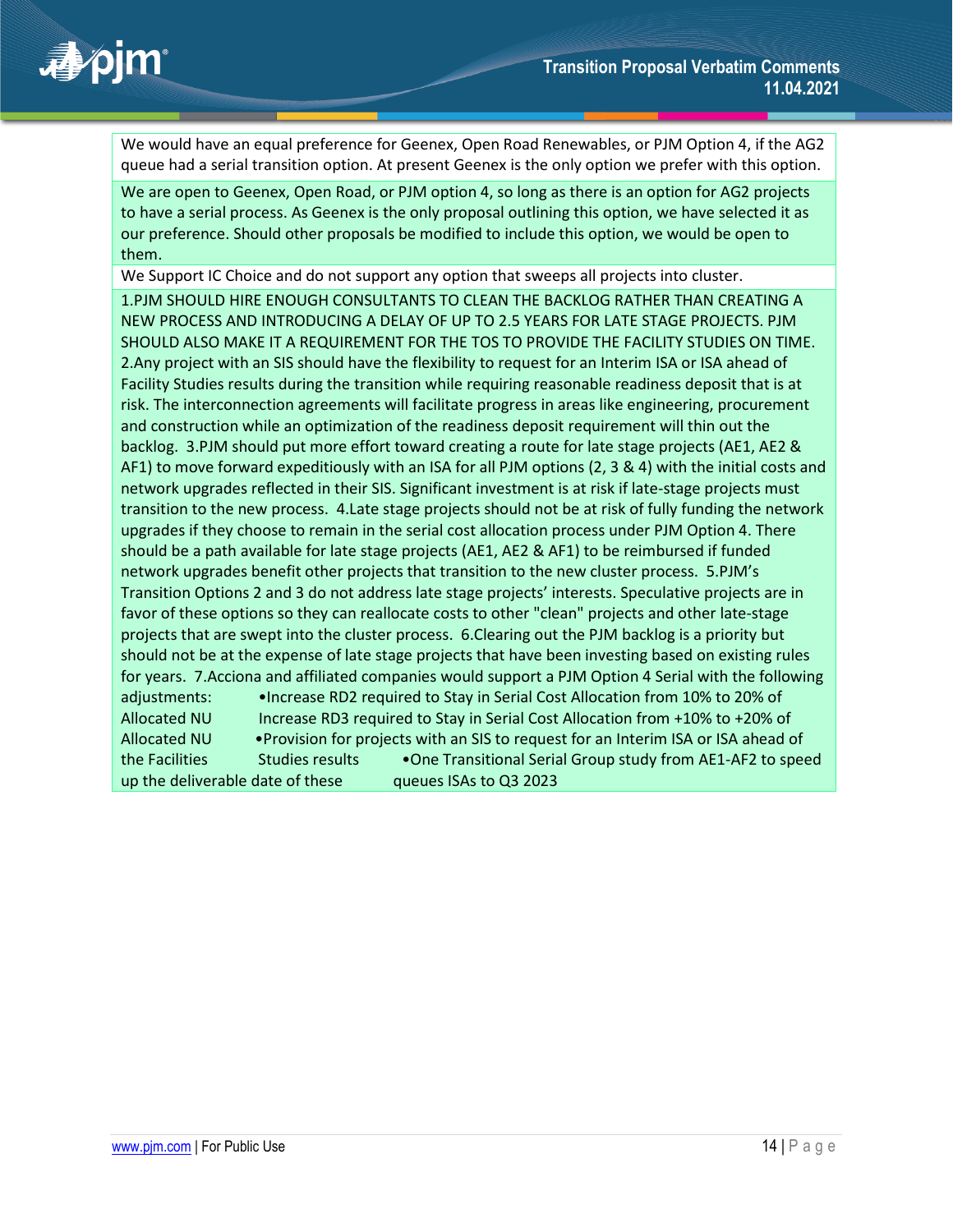1.PJM SHOULD HIRE ENOUGH CONSULTANTS TO CLEAN THE BACKLOG RATHER THAN CREATING A NEW PROCESS AND INTRODUCING A DELAY OF UP TO 2.5 YEARS FOR LATE STAGE PROJECTS. PJM SHOULD ALSO MAKE IT A REQUIREMENT FOR THE TOS TO PROVIDE THE FACILITY STUDIES ON TIME. 2.Any project with an SIS should have the flexibility to request for an Interim ISA or ISA ahead of Facility Studies results during the transition while requiring reasonable readiness deposit that is at risk. The interconnection agreements will facilitate progress in areas like engineering, procurement and construction while an optimization of the readiness deposit requirement will thin out the backlog. 3.PJM should put more effort toward creating a route for late stage projects (AE1, AE2 & AF1) to move forward expeditiously with an ISA for all PJM options (2, 3 & 4) with the initial costs and network upgrades reflected in their SIS. Significant investment is at risk if late-stage projects must transition to the new process. 4.Late stage projects should not be at risk of fully funding the network upgrades if they choose to remain in the serial cost allocation process under PJM Option 4. There should be a path available for late stage projects (AE1, AE2 & AF1) to be reimbursed if funded network upgrades benefit other projects that transition to the new cluster process. 5.PJM's Transition Options 2 and 3 do not address late stage projects' interests. Speculative projects are in favor of these options so they can reallocate costs to other "clean" projects and other late-stage projects that are swept into the cluster process. 6.Clearing out the PJM backlog is a priority but should not be at the expense of late stage projects that have been investing based on existing rules for years. 7.Acciona and affiliated companies would support a PJM Option 4 Serial with the following adjustments: •Increase RD2 required to Stay in Serial Cost Allocation from 10% to 20% of Allocated NU Increase RD3 required to Stay in Serial Cost Allocation from +10% to +20% of Allocated NU •Provision for projects with an SIS to request for an Interim ISA or ISA ahead of the Facilities Studies results •One Transitional Serial Group study from AE1-AF2 to speed up the deliverable date of these queues ISAs to Q3 2023 1.PJM SHOULD HIRE ENOUGH CONSULTANTS TO CLEAN THE BACKLOG RATHER THAN CREATING A NEW PROCESS AND INTRODUCING A DELAY OF UP TO 2.5 YEARS FOR LATE STAGE PROJECTS. PJM SHOULD ALSO MAKE IT A REQUIREMENT FOR THE TOS TO PROVIDE THE FACILITY STUDIES ON TIME. 2.Any project with an SIS should have the flexibility to request for an Interim ISA or ISA ahead of Facility Studies results during the transition while requiring reasonable readiness deposit that is at risk. The interconnection agreements will facilitate progress in areas like engineering, procurement and construction while an optimization of the readiness deposit requirement will thin out the backlog. 3.PJM should put more effort toward creating a route for late stage projects (AE1, AE2 & AF1) to move forward expeditiously with an ISA for all PJM options (2, 3 & 4) with the initial costs and network upgrades reflected in their SIS. Significant investment is at risk if late-stage projects must transition to the new process. 4.Late stage projects should not be at risk of fully funding the network upgrades if they choose to remain in the serial cost allocation process under PJM Option 4. There should be a path available for late stage projects (AE1, AE2 & AF1) to be reimbursed if funded network upgrades benefit other projects that transition to the new cluster process. 5.PJM's Transition Options 2 and 3 do not address late stage projects' interests. Speculative projects are in favor of these options so they can reallocate costs to other "clean" projects and other late-stage projects that are swept into the cluster process. 6.Clearing out the PJM backlog is a priority but should not be at the expense of late stage projects that have been investing based on existing rules for years. 7.Acciona and affiliated companies would support a PJM Option 4 Serial with the following adjustments: •Increase RD2 required to Stay in Serial Cost Allocation from 10% to 20% of Allocated NU Increase RD3 required to Stay in Serial Cost Allocation from +10% to +20% of Allocated NU •Provision for projects with an SIS to request for an Interim ISA or ISA ahead of the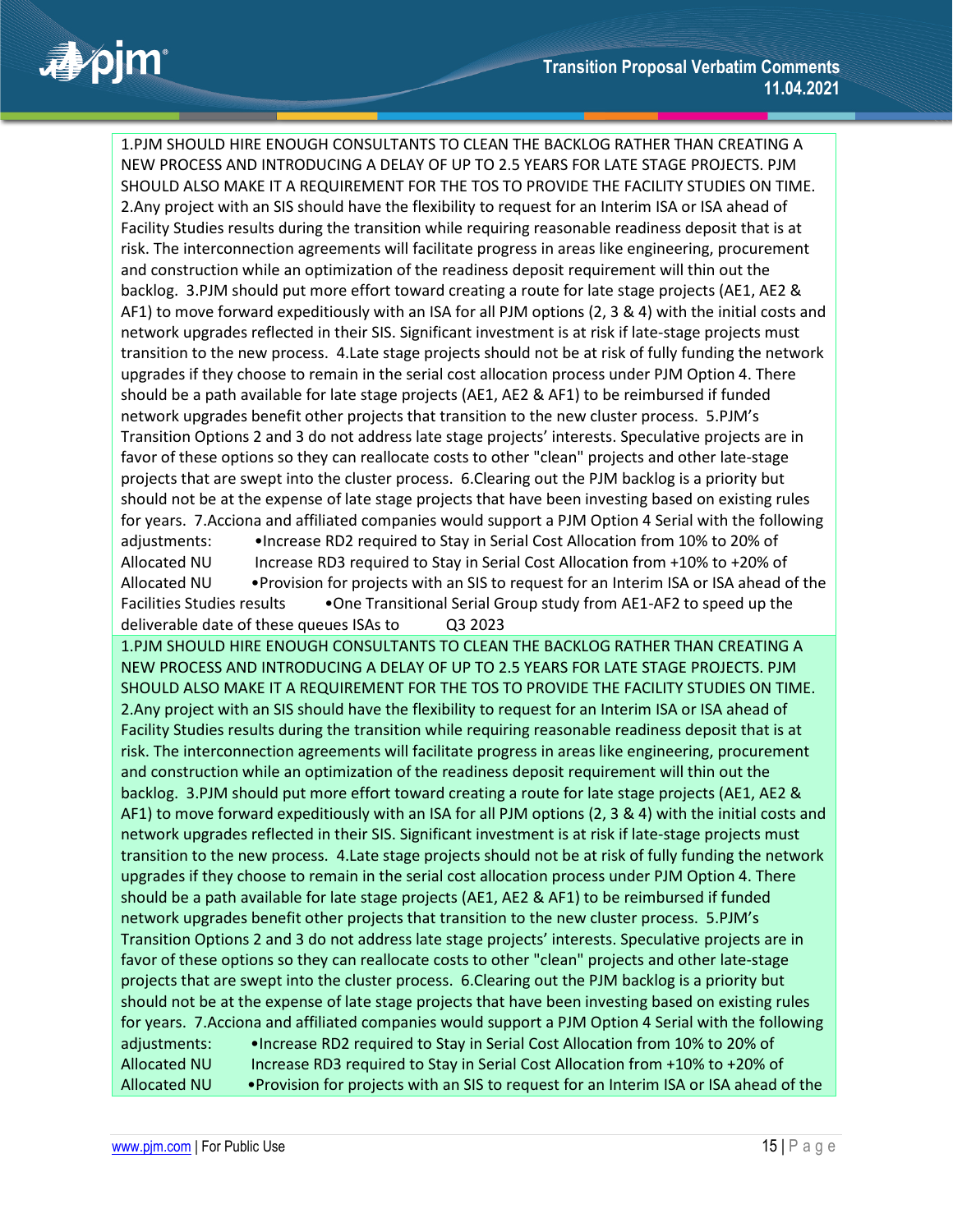

the deliverable date of these queues ISAs to Q3 2023

Facilities Studies results • One Transitional Serial Group study from AE1-AF2 to speed up

1.PJM SHOULD HIRE ENOUGH CONSULTANTS TO CLEAN THE BACKLOG RATHER THAN CREATING A NEW PROCESS AND INTRODUCING A DELAY OF UP TO 2.5 YEARS FOR LATE STAGE PROJECTS. PJM SHOULD ALSO MAKE IT A REQUIREMENT FOR THE TOS TO PROVIDE THE FACILITY STUDIES ON TIME. 2.Any project with an SIS should have the flexibility to request for an Interim ISA or ISA ahead of Facility Studies results during the transition while requiring reasonable readiness deposit that is at risk. The interconnection agreements will facilitate progress in areas like engineering, procurement and construction while an optimization of the readiness deposit requirement will thin out the backlog. 3.PJM should put more effort toward creating a route for late stage projects (AE1, AE2 & AF1) to move forward expeditiously with an ISA for all PJM options (2, 3 & 4) with the initial costs and network upgrades reflected in their SIS. Significant investment is at risk if late-stage projects must transition to the new process. 4.Late stage projects should not be at risk of fully funding the network upgrades if they choose to remain in the serial cost allocation process under PJM Option 4. There should be a path available for late stage projects (AE1, AE2 & AF1) to be reimbursed if funded network upgrades benefit other projects that transition to the new cluster process. 5.PJM's Transition Options 2 and 3 do not address late stage projects' interests. Speculative projects are in favor of these options so they can reallocate costs to other "clean" projects and other late-stage projects that are swept into the cluster process. 6.Clearing out the PJM backlog is a priority but should not be at the expense of late stage projects that have been investing based on existing rules for years. 7.Acciona and affiliated companies would support a PJM Option 4 Serial with the following adjustments: •Increase RD2 required to Stay in Serial Cost Allocation from 10% to 20% of Allocated NU Increase RD3 required to Stay in Serial Cost Allocation from +10% to +20% of Allocated NU •Provision for projects with an SIS to request for an Interim ISA or ISA ahead of the Facilities Studies results •One Transitional Serial Group study from AE1-AF2 to speed up the deliverable date of these queues ISAs to Q3 2023 1.PJM SHOULD HIRE ENOUGH CONSULTANTS TO CLEAN THE BACKLOG RATHER THAN CREATING A NEW PROCESS AND INTRODUCING A DELAY OF UP TO 2.5 YEARS FOR LATE STAGE PROJECTS. PJM SHOULD ALSO MAKE IT A REQUIREMENT FOR THE TOS TO PROVIDE THE FACILITY STUDIES ON TIME. 2.Any project with an SIS should have the flexibility to request for an Interim ISA or ISA ahead of Facility Studies results during the transition while requiring reasonable readiness deposit that is at risk. The interconnection agreements will facilitate progress in areas like engineering, procurement and construction while an optimization of the readiness deposit requirement will thin out the backlog. 3.PJM should put more effort toward creating a route for late stage projects (AE1, AE2 & AF1) to move forward expeditiously with an ISA for all PJM options (2, 3 & 4) with the initial costs and network upgrades reflected in their SIS. Significant investment is at risk if late-stage projects must transition to the new process. 4.Late stage projects should not be at risk of fully funding the network upgrades if they choose to remain in the serial cost allocation process under PJM Option 4. There should be a path available for late stage projects (AE1, AE2 & AF1) to be reimbursed if funded network upgrades benefit other projects that transition to the new cluster process. 5.PJM's Transition Options 2 and 3 do not address late stage projects' interests. Speculative projects are in favor of these options so they can reallocate costs to other "clean" projects and other late-stage projects that are swept into the cluster process. 6.Clearing out the PJM backlog is a priority but should not be at the expense of late stage projects that have been investing based on existing rules for years. 7.Acciona and affiliated companies would support a PJM Option 4 Serial with the following adjustments: •Increase RD2 required to Stay in Serial Cost Allocation from 10% to 20% of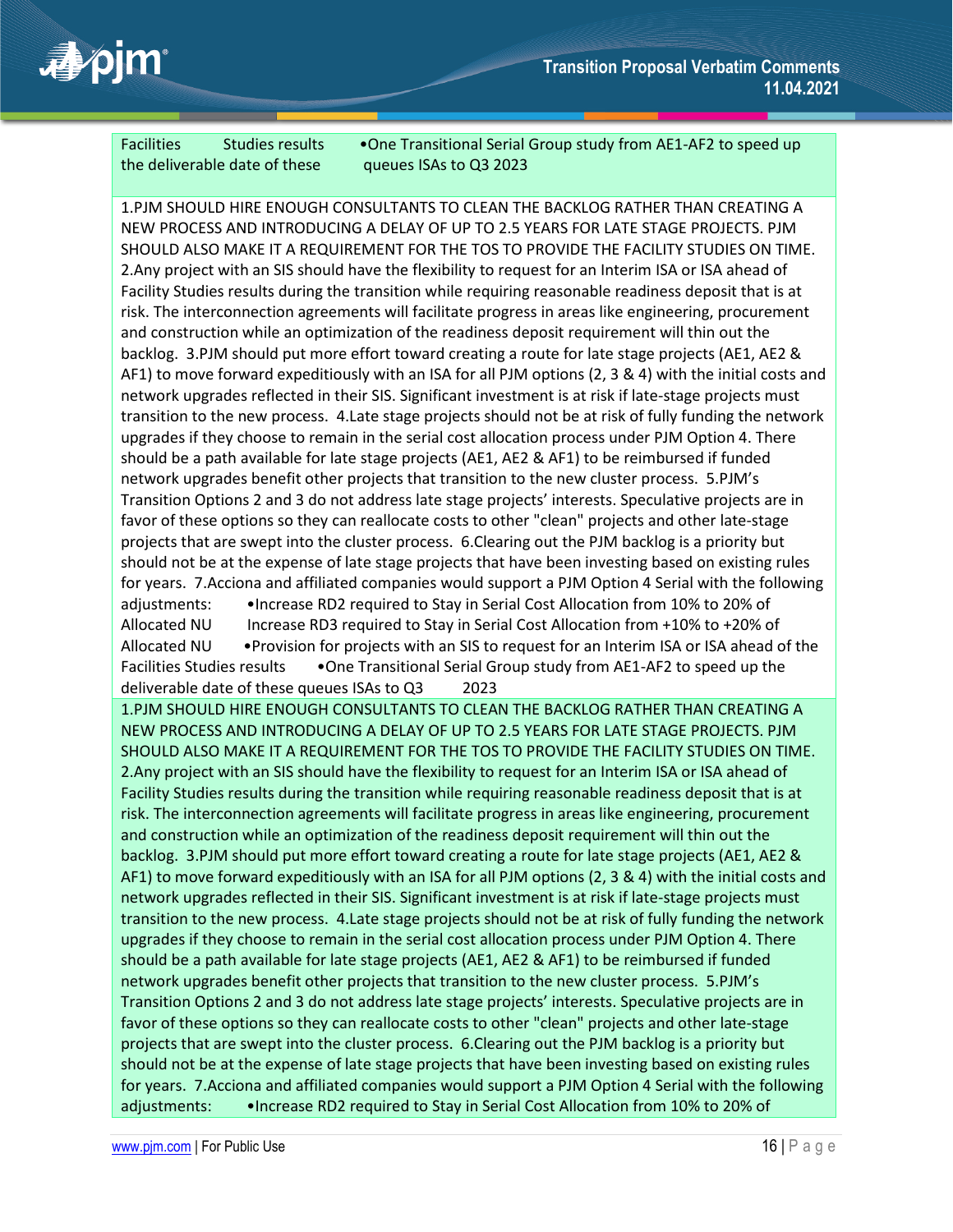

Allocated NU Increase RD3 required to Stay in Serial Cost Allocation from +10% to +20% of Allocated NU •Provision for projects with an SIS to request for an Interim ISA or ISA ahead of the Facilities Studies results • One Transitional Serial Group study from AE1-AF2 to speed up the deliverable date of these queues ISAs to Q3 2023

1.PJM SHOULD HIRE ENOUGH CONSULTANTS TO CLEAN THE BACKLOG RATHER THAN CREATING A NEW PROCESS AND INTRODUCING A DELAY OF UP TO 2.5 YEARS FOR LATE STAGE PROJECTS. PJM SHOULD ALSO MAKE IT A REQUIREMENT FOR THE TOS TO PROVIDE THE FACILITY STUDIES ON TIME. 2.Any project with an SIS should have the flexibility to request for an Interim ISA or ISA ahead of Facility Studies results during the transition while requiring reasonable readiness deposit that is at risk. The interconnection agreements will facilitate progress in areas like engineering, procurement and construction while an optimization of the readiness deposit requirement will thin out the backlog. 3.PJM should put more effort toward creating a route for late stage projects (AE1, AE2 & AF1) to move forward expeditiously with an ISA for all PJM options (2, 3 & 4) with the initial costs and network upgrades reflected in their SIS. Significant investment is at risk if late-stage projects must transition to the new process. 4.Late stage projects should not be at risk of fully funding the network upgrades if they choose to remain in the serial cost allocation process under PJM Option 4. There should be a path available for late stage projects (AE1, AE2 & AF1) to be reimbursed if funded network upgrades benefit other projects that transition to the new cluster process. 5.PJM's Transition Options 2 and 3 do not address late stage projects' interests. Speculative projects are in favor of these options so they can reallocate costs to other "clean" projects and other late-stage projects that are swept into the cluster process. 6.Clearing out the PJM backlog is a priority but should not be at the expense of late stage projects that have been investing based on existing rules for years. 7.Acciona and affiliated companies would support a PJM Option 4 Serial with the following adjustments: •Increase RD2 required to Stay in Serial Cost Allocation from 10% to 20% of Allocated NU Increase RD3 required to Stay in Serial Cost Allocation from +10% to +20% of Allocated NU •Provision for projects with an SIS to request for an Interim ISA or ISA ahead of the Facilities Studies results • One Transitional Serial Group study from AE1-AF2 to speed up the deliverable date of these queues ISAs to Q3 2023

ORR and Avengrind's proposals are substantially similar to PJM's Option 4, with minor disconnects to be discussed in the future.

My preference is the option to grandfather projects queue priority and business rules that were in place when projects entered PJM's queue

Any reform to the Interconnection Process must allow for Interconnection Customer choice to move forward based upon the results of studies for advanced projects. We support the further development, and fleshing out of details, for any proposals that allows for IC choice.

We support all proposals that allow for mature, highly queued projects to have the choice to maintain their serial position, lock in their cost allocation and continue to develop their project. While there are many adjustments that will need to be made to allow for the timely processing of serial projects and advancement to the cluster, among other critical goals, the key item coalesce on is the concept of IC choice.

We support IC Choice and do not support any option that automatically sweeps all projects into the cluster process.

1) We don't think a \$4k/MW readiness payments is high enough 2) We think the readiness payments should be at least \$20k/MW or higher 3) Higher readiness payments will help to clear out the queue.